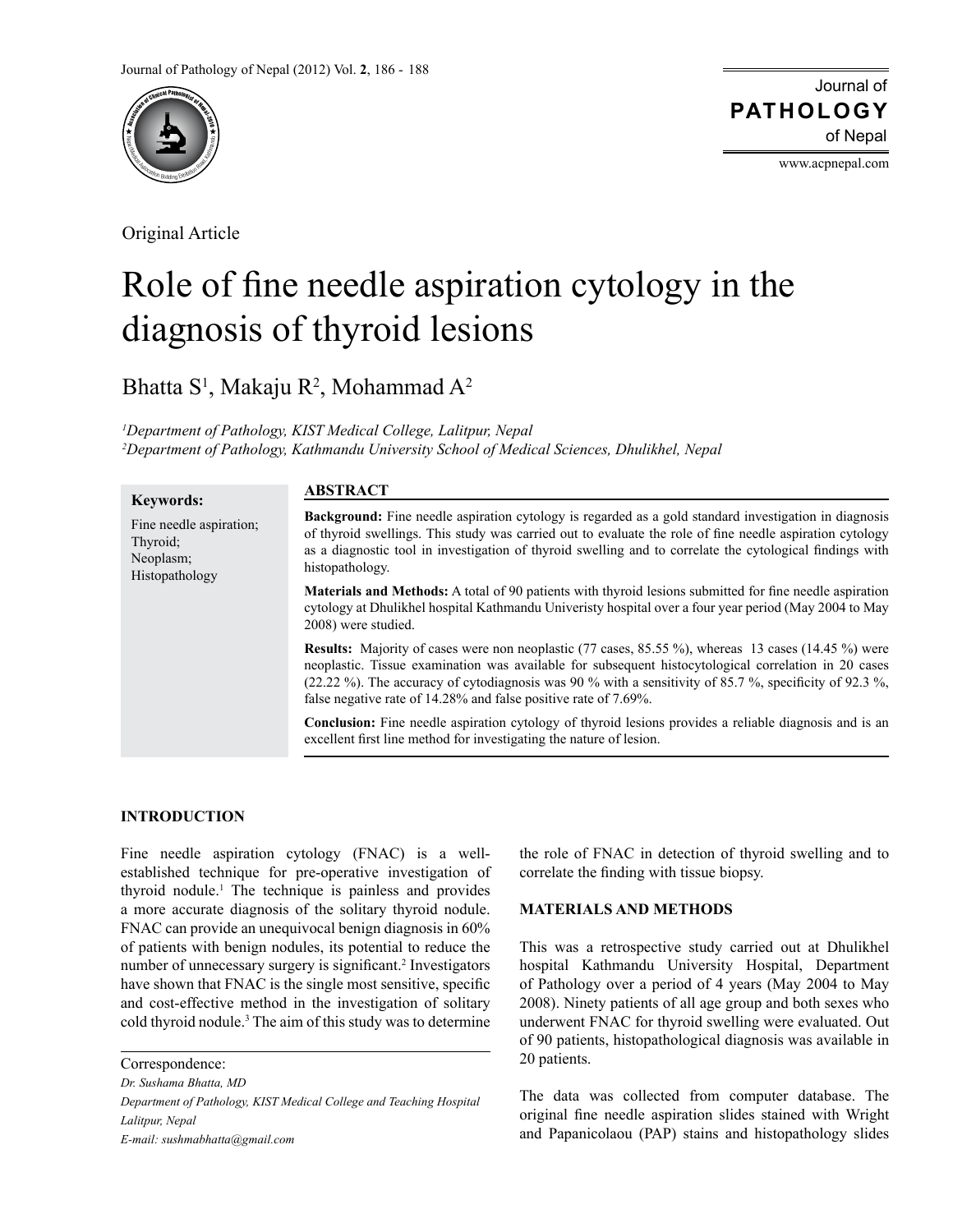## **Table 1. FNAC findings of 90 patients**

| <b>FNAC</b> diagnosis              | Number of patients $(\% )$ |
|------------------------------------|----------------------------|
| Non neoplastic                     |                            |
| Goiter                             | 58 (64.45%)                |
| Benign cyst                        | 13 (14.45%)                |
| DeQuervains (Subacute) thyroiditis | $3(3.33\%)$                |
| Lymphocytic thyroiditis            | $2(2.22\%)$                |
| Hashimoto thyroiditis              | $1(1.11\%)$                |
| <b>Neoplastic</b>                  |                            |
| Papillary carcinoma                | $9(10\%)$                  |
| Follicular neoplasm                | $3(3.33\%)$                |
| Anaplastic carcinoma               | $1(1.11\%)$                |
| Total                              | $(100\%)$                  |

### **Table 2: Results of 20 patients of FNAC with histopathological correlation**

| <b>FNAC</b> results | <b>Histolopathologic findings</b> |                           |       |
|---------------------|-----------------------------------|---------------------------|-------|
|                     |                                   | Neoplastic Non-neoplastic | Total |
| Neoplastic          |                                   |                           |       |
| Non-neoplastic      |                                   |                           |       |
| Total               |                                   |                           |       |

## **Table 3: Statistical analysis for detection of malignant lesions**

| Sensitivity | $85.7\%$ |
|-------------|----------|
| Specificity | $92.3\%$ |
| FPR         | $7.69\%$ |
| <b>FNR</b>  | 14 28%   |
| Accuracy    |          |

stained with Hematoxylin and eosin (HE) were reviewed. Unsatisfactory slides were excluded from the study.

FNAC and histology results were classified as nonneoplastic and neoplastic. Pre-operative FNAC results were compared with final histological diagnosis in 20 patients. The sensitivity, specificity, accuracy, false positive rate (FPR) and false negative rate (FNR) of FNAC for detection of malignant lesions was calculated. Data analysis were carried out using the Statistical Package for Social Science (SPSS, version 17) for Windows.

# **RESULTS**

FNAC was performed on thyroid swelling of 90 patients, which included 72 (80%) females and 18 (20%) males with M:F ratio of 1:4. The FNAC results revealed 77 cases  $(85.55 \%)$  as non neoplastic and 13 cases  $(14.45 \%)$  as neoplastic (Table 1).

The commonest lesion in thyroid gland was goiter. Among the malignant neoplasms, the commonest lesion was



*Figure 1: Papillary carcinoma showing tumor cells arranged in papilla (HE stain, X400).*



*Figure2: FNAC smear from a case of papillary carcinoma showing papilla and intranuclear cytoplasmic inclusion (Wright stain, X400).*



*Figure 3: Anaplastic carcinoma showing hyperchromatic pleomorphic tumor cells. Background shows neutrophils (Wright stain, X400).*



*Figure 4. Anaplastic carcinoma showing hyperchromatic pleomorphic nuclei (HE stain, X400).*